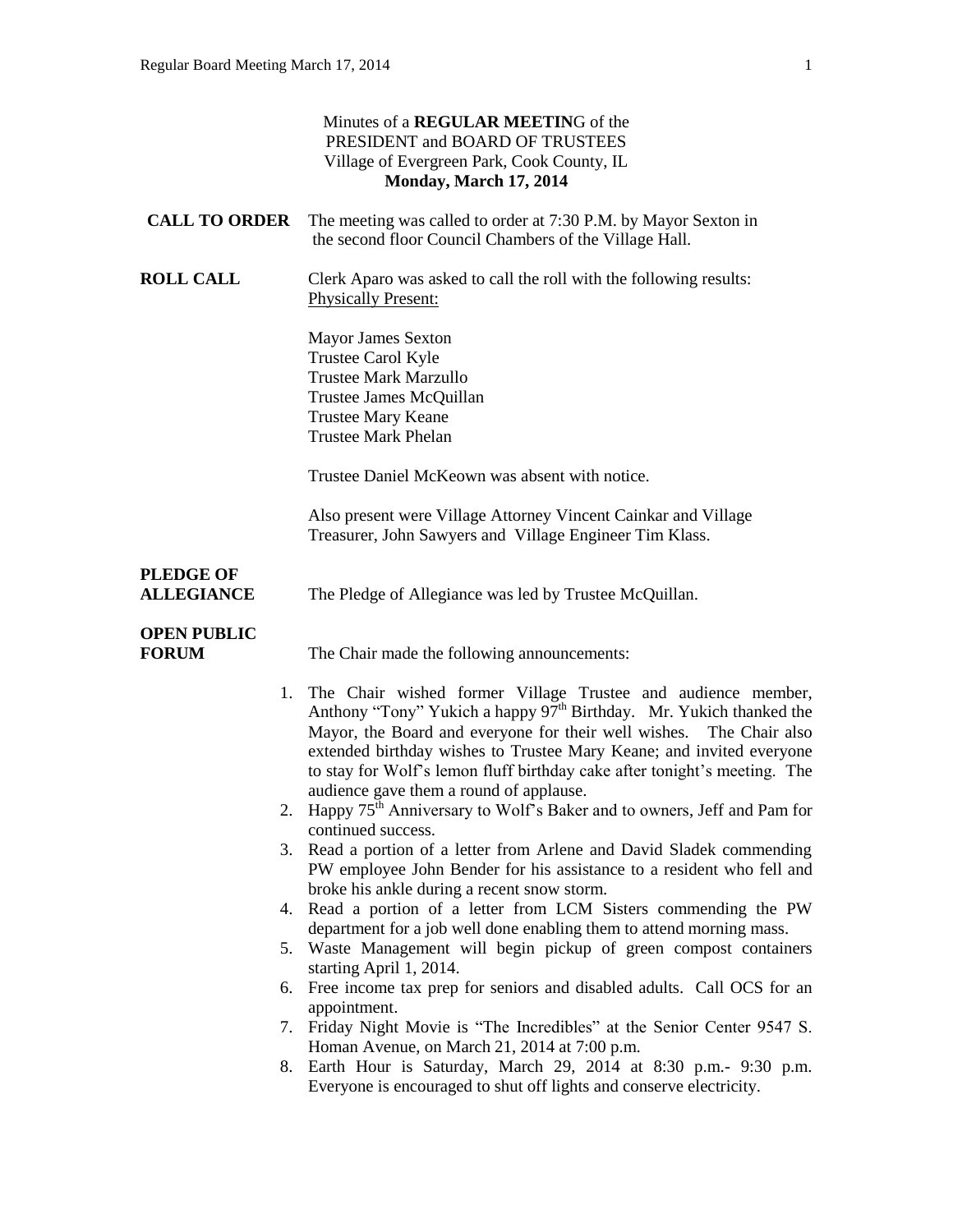- 10. The Chair noted a letter commending the EP Police Tactical Unit for recent drug arrests.
- 11. Fire Chief Sheets of Oak Lawn thanked the Evergreen Fire Department for their assistance in a recent house fire.
- 12. The 2<sup>nd</sup> annual "March4 Meg" is Saturday, March 22, 2014 starting at 7:00 a.m. at the HB Maher Community Center. Everyone is encouraged to participate in this melanoma awareness run.

# **OPEN PUBLIC**

**AUDIENCE** NONE.

# **REGULAR**

**AGENDA Motion by Trustee Phelan second by Trustee McQuillan to waive the** reading of the minutes of the March 3, 2014 Regular Board Meeting of the President and Board of Trustees as presented and passed by unanimous voice vote and so ordered by the Chair.

# **RESOLUTION**

**NO. 10-2014** Motion by Trustee Marzullo second by Trustee Kyle, to approve **Resolution NO. 10-2014** with expenditures of the General Corporate Fund of \$ 610,858.74 and the Sewer and Water Fund in the amount of  $$372,737.07$  and the  $95<sup>th</sup>$  Street TIF Fund, \$ 138,826.28 and the Street Bond Fund, \$ 10,000 for a total of \$ 1,132,422.09. Upon roll call, voting YES: Trustees Kyle, Marzullo, McQuillan, Keane and Phelan; voting NO: NONE. The motion was passed and so ordered by the Chair.

## **VILLAGE TREASURER'S**

**REPORT** Motion by Trustee Marzullo second by Trustee Phelan to approve the Village Treasurer's report for February 2014 for information and file in the amount of \$ 4,293,170.35 in the General Fund; \$ 2,849,643.85 in the Sewer and Water Fund. The motion was passed by unanimous voice vote and so ordered by the Chair.

# **BUSINESS**

**CERTIFICATES** Motion by Trustee Marzullo second by Trustee Kyle to approve the business license application for **Sepia Consultations, LLC** to conduct an office for mental health/behavioral couples counseling located at 3317 W. 95<sup>th</sup> Street, Suite LL2. Upon roll call, voting YES: Trustees Marzullo, McQuillan, Keane, Phelan and Kyle; voting NO: NONE. The motion was passed and so ordered by the Chair.

> Motion by Trustee Marzullo second by Trustee Phelan to approve the business license application for **Post-Acute Care Specialist, S. C.** to conduct a medical office for primary care physicians located at 3830 W. 95<sup>th</sup> Street. Upon roll call, voting YES: Trustees McQuillan, Keane,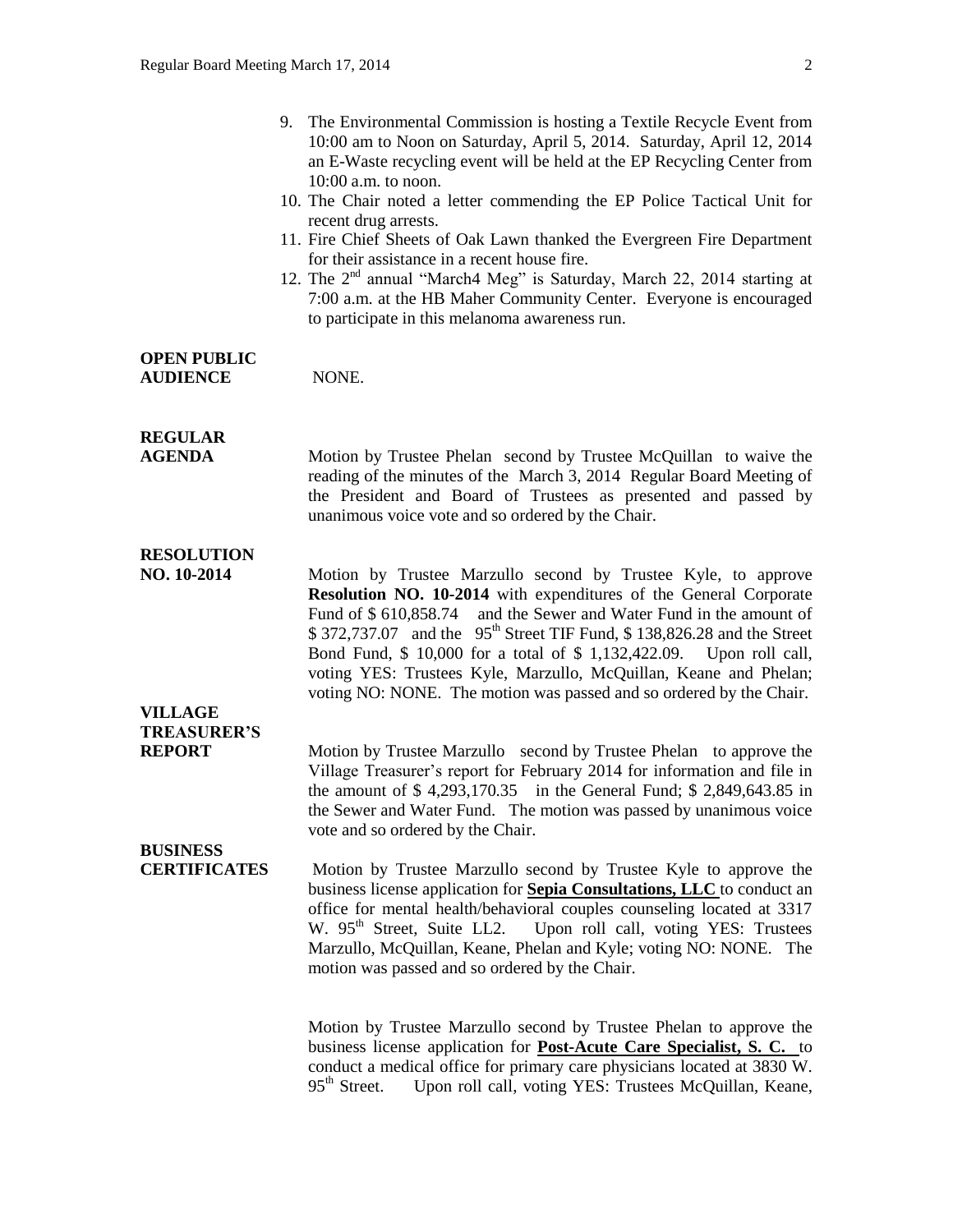Phelan, Kyle and Marzullo; voting NO: NONE. The motion was passed and so ordered by the Chair.

### **ORDINANCE**

**NO. 8-2014** Motion by Trustee Phelan second by Trustee Kyle to approve **ORDINANCE NO. 8-2014 "AN ORDINANCE AMENDING VARIOUS PROVISIONS OF CHAPTER 5, BUILDING REGULATIONS, OF THE EVERGREEN PARK MUNICIPAL CODE."** The Chair noted this increases some of the fees for inspections at a nominal rate. Upon roll call, voting YES: Trustees Keane, Phelan, Kyle, Marzullo and McQuillan; voting NO: NONE. The motion was passed and so ordered by the Chair.

#### **RESOLUTION**

**NO. 3-2014 Motion by Trustee McQuillan second by Trustee Kyle to approve RESOLUTION NO. 3-2014 'A RESOLUTION OF THE VILLAGE OF EVEGREEN PARK APPROVING A GRANT APPLICATION FOR THE 2014 COOK COUNTY COMMUNITY DEVELOPMENT BLOCK PRGRAM."** The Chair stated a change in the law dictates public hearings are no longer required. He added he welcomes any ideas from residents. This year's program will improve ADA accessibility for Village buildings. Upon roll call, voting YES: Trustees Phelan, Kyle, Marzullo, McQuillan and Keane; voting NO: NONE. The motion was passed and so ordered by the Chair.

### **POLICE DEPT.**

**VEHICLE SALE** Motion by Trustee Kyle second by Trustee Phelan to approve the request from the Police Department to sell Unit # 2600 a Black, 2006 Crown Victoria with 70,000 miles for \$5,300 and Unit #2605, a blue Crown Victoria with 75,000 miles for \$5,000. Upon roll call, voting YES: Trustees Kyle, Marzullo, McQuillan, Keane and Phelan; voting NO: NONE. The motion was passed and so ordered by the Chair.

# **ENGINEER'S**

**REPORT** Tim Klass had no report.

# **ATTORNEY'S**

**REPORT** Mr. Cainkar had no report.

### **BIDS MATERIALS**

**DOG PARK** Motion by Trustee Phelan second by Trustee Kyle to approve the PW Director Bill Lorenz's request to approve the bid from Ridge Fence in the amount of \$ 38,591.50 (not low bidder) for the fence material at the new dog park. Other bids were Lansing Building Products \$36,135.33 and Complete Northern Ill. Fence, \$43,915.00 and Metro Fence \$52,450.00. There were two discrepancies in the bids; Lansing Fence did not use EFF-20 material in their bid and Metro Fence used Ameristar Montage material in their bid. The Chair noted there will be (3) three parks for different sized dogs. Upon roll call, voting YES: Trustees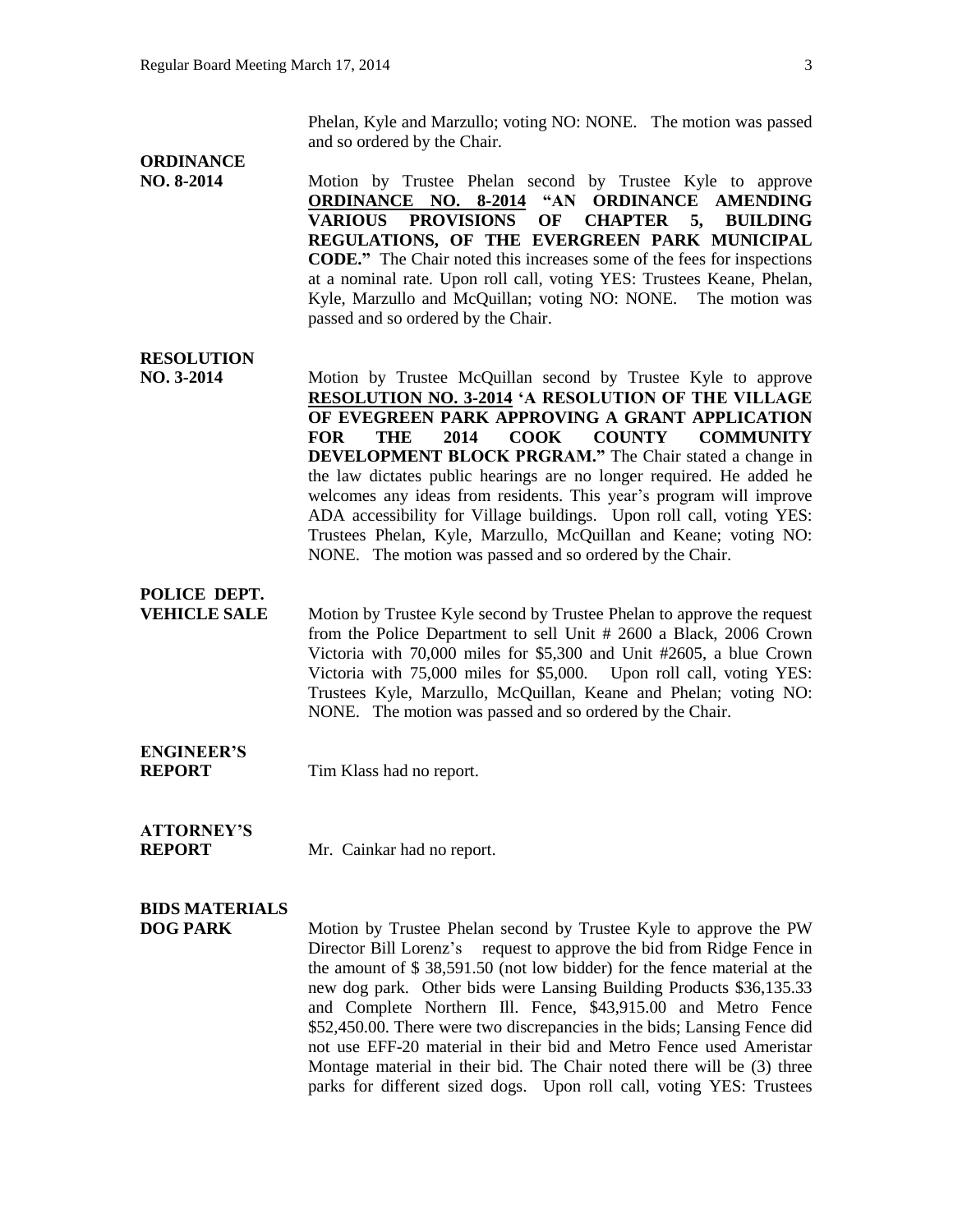Marzullo, McQuillan, Keane, Phelan and Kyle; voting NO: NONE. The motion was passed and so ordered by the Chair.

#### **CHANGE ORDER METER PROGRAM**

Motion by Trustee Kyle second by Trustee Keane to approve the PW Director Bill Lorenz request for a change order to United Meters in the amount of \$ 59,100.00 for additional ground wire receptors to the new meters. Trustee Marzullo asked for an explanation. Mr. Klass explained this item had been accepted at an estimated price in the bid. Upon roll call, voting YES: Trustees McQuillan, Keane, Phelan, Kyle and Marzullo; voting NO: NONE. The motion was passed and so ordered by the Chair.

### **50/50 SIDEWALK**

**PROGRAM 2014** Motion by Trustee Kyle second by Trustee McQuillan to approve the PW Director's request to award the low bidder of (6) six to Strada Construction in the amount of \$ 91,120.00 for the 2014 50/50 sidewalk replacement program. Upon roll call, voting YES: Trustees Keane, Phelan, Kyle, Marzullo and McQuillan; voting NO: NONE. The motion was passed as so ordered by the Chair.

## **LANDSCAPE**

**TURF MAINT.** Motion by Trustee Marzullo second by Trustee Kyle to approve the PW Director's request to award the low bidder of (8) eight to TLC Group in the amount of \$ 24,438.05 the 2014 Turf maintenance contract. Trustee Phelan questioned the low price. Trustee Kyle asked if the contractor was checked out. Mr. Klass responded they are a large company and do work in the area. Upon roll call, voting YES: Trustees Phelan, Kyle, Marzullo, McQuillan and Keane; voting NO: NONE. The motion was passed and so ordered by the Chair.

## **LANDSCAPE &**

**RIGHT OF WAY** Motion by Trustee Keane second by Trustee McQuillan to approve the PW Director's request to award to the low bidder of two (2) to Kinsella Landscape, LLC in the amount of \$ 39,352.50 for the 2014 Landscape and Right of Way contract. Upon roll call, voting YES: Trustees Kyle, Marzullo, McQuillan, Keane and Phelan; voting NO: NONE. The motion was passed and so ordered by the Chair.

### **SANITARY SEWER**

**LINING** Motion by Trustee Kyle second by Trustee Keane to approve the PW Director's request to award to the low bidder of five (5) to Insituform Technologies USA, LLC in the amount of \$194,280.00 for the sanitary sewer lining project. The Chair thanked Trustee Marzullo who asked this project be rebid when only Insituform had the bid. The new bid included (5) five contractors with Insituform lowering their price \$10,000 from their first bid proposal. Upon roll call, voting YES: Trustees Marzullo, McQuillan, Keane, Phelan and Kyle; voting NO: NONE. The motion was passed and so ordered by the Chair.